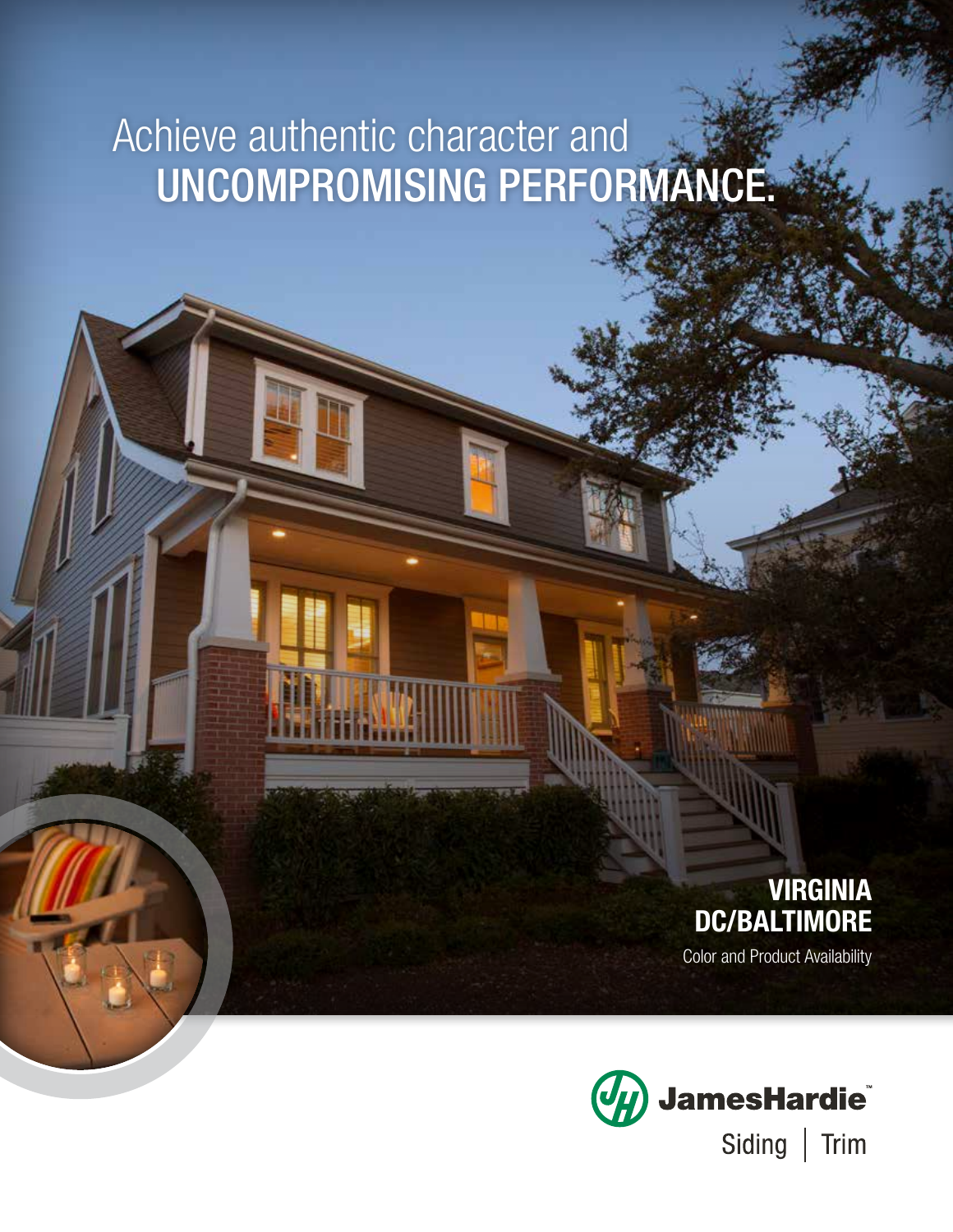# STATEMENT COLLECTION™

Make your next home stand out with our *Statement Collection™ products*. Carefully curated by our design experts specifically for your market, the collection brings together the most popular James Hardie ColorPlus® siding and trim styles, textures, and colors. This stunning selection is locally stocked and designed for simplicity - making it easier than ever to get a beautiful, long-lasting home exterior.

### Plank, Panel, Shingle and Batten Color Offering



## Trim Color Offering



## Soffit Color Offering



Colors shown are as accurate as printing methods will permit. Please see actual product sample for true color.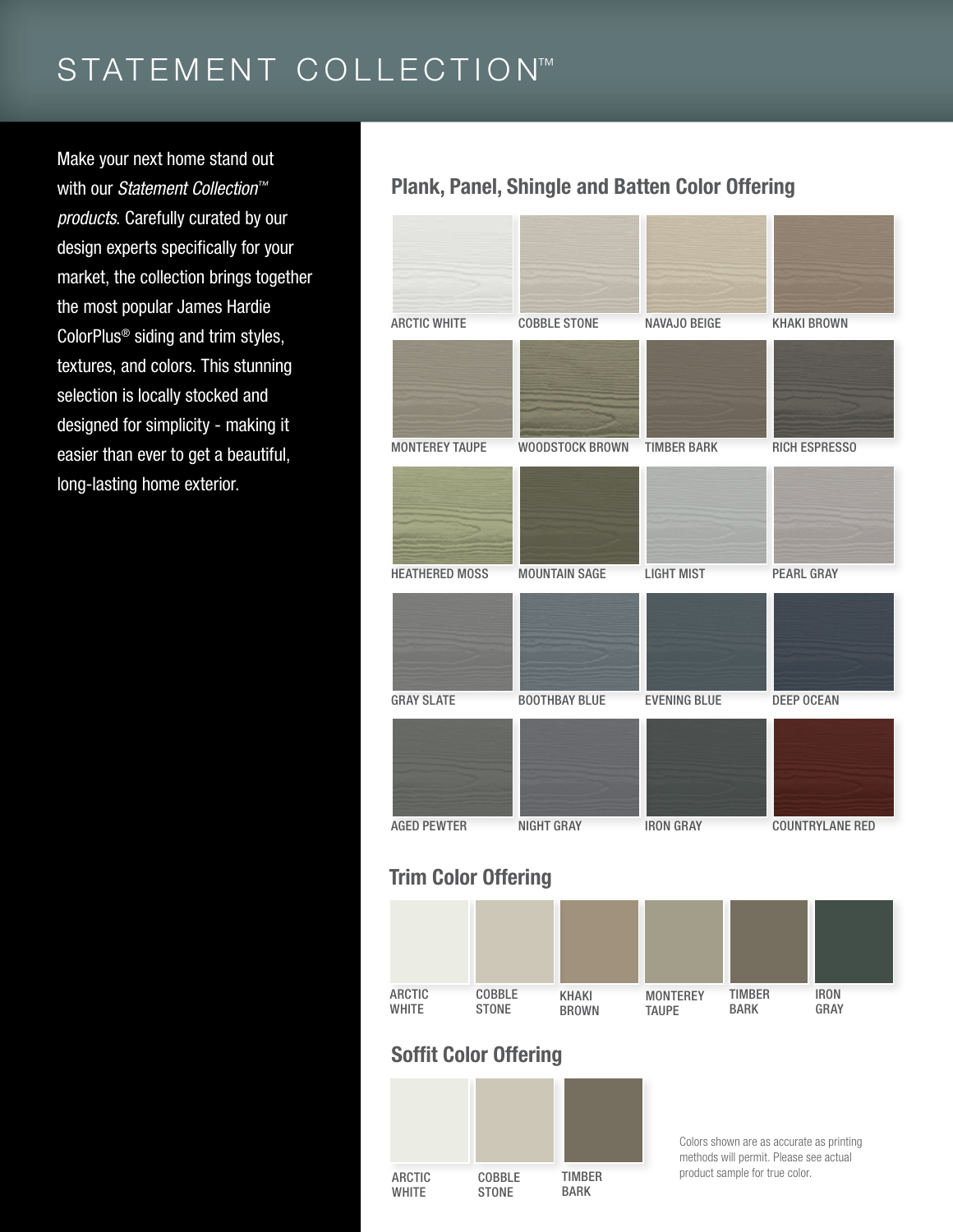# **ColorPlus**<sup>®</sup>Technology

# **Hardie**Plank®

Thickness 5/16 in Length 12 ft planks



Exposure 7 in ColorPlus 210 Pcs./Pallet

#### SELECT CEDARMILL© & SMOOTH

Width 8.25 in

## **Hardie**Panel®

Thickness 5/16 in



#### SELECT CEDARMILL© & SMOOTH

Size 4 ft x 10 ft ColorPlus 50 Pcs./Pallet

# **Hardie**Shingle®

Thickness 1/4 in Length 48 in



#### STRAIGHT EDGE PANEL

Height 15.25 in Exposure 7 in ColorPlus 86 Pcs./Pallet

#### STAGGERED EDGE PANEL

Height 15.25 in Exposure 6 in ColorPlus 100 Pcs./Pallet

# 88888888

**HardieSoffit®** 

Thickness 1/4 in Length 12 ft

### VENTED SMOOTH

| Width                           | $12$ in          | 16 in $*$ | $24$ in* |
|---------------------------------|------------------|-----------|----------|
| Length                          | 12 <sub>ft</sub> | 12 ft     | 8 ft     |
| <b>ColorPlus</b><br>Pcs./Pallet | 216              | 156       | 108      |

#### NON-VENTED SMOOTH

| Width                           | 12 in | 16 in $*$ | 24 in $*$ |
|---------------------------------|-------|-----------|-----------|
| Length                          | 12 ft | 12 ft     | 8 ft      |
| <b>ColorPlus</b><br>Pcs./Pallet | 216   | 156       | 108       |

\*16 in and 24 in soffit panels only available in Arctic White

## **Hardie**Trim®



| Thickness .75 in                | 12 ft boards |     |     |     | 1 in<br>12 ft boards                                                                   |     |     |     |      | .75 i |    |      |
|---------------------------------|--------------|-----|-----|-----|----------------------------------------------------------------------------------------|-----|-----|-----|------|-------|----|------|
| Lenath                          |              |     |     |     |                                                                                        |     |     |     |      | 12 fl |    |      |
| Width                           |              |     |     |     | 3.5 in 5.5 in 7.25 in 9.25 in* 11.25 in 3.5 in 4.5 in 5.5 in 7.25 in 9.25 in* 11.25 in |     |     |     |      |       |    | 2.5i |
| <b>ColorPlus</b><br>Pcs./Pallet | 312          | 208 | 156 | 104 | 104                                                                                    | 240 | 200 | 160 | 120. | 80    | 80 | 190  |

\*Only available in Arctic White

#### 4/4 SMOOTH 5/4 SMOOTH 4/4 SMOOTH



# .75 in ft boards  $\frac{1}{2}$  in



Selecting a color? Request a product sample at jameshardiepros.com/samples

# BATTEN BOARDS